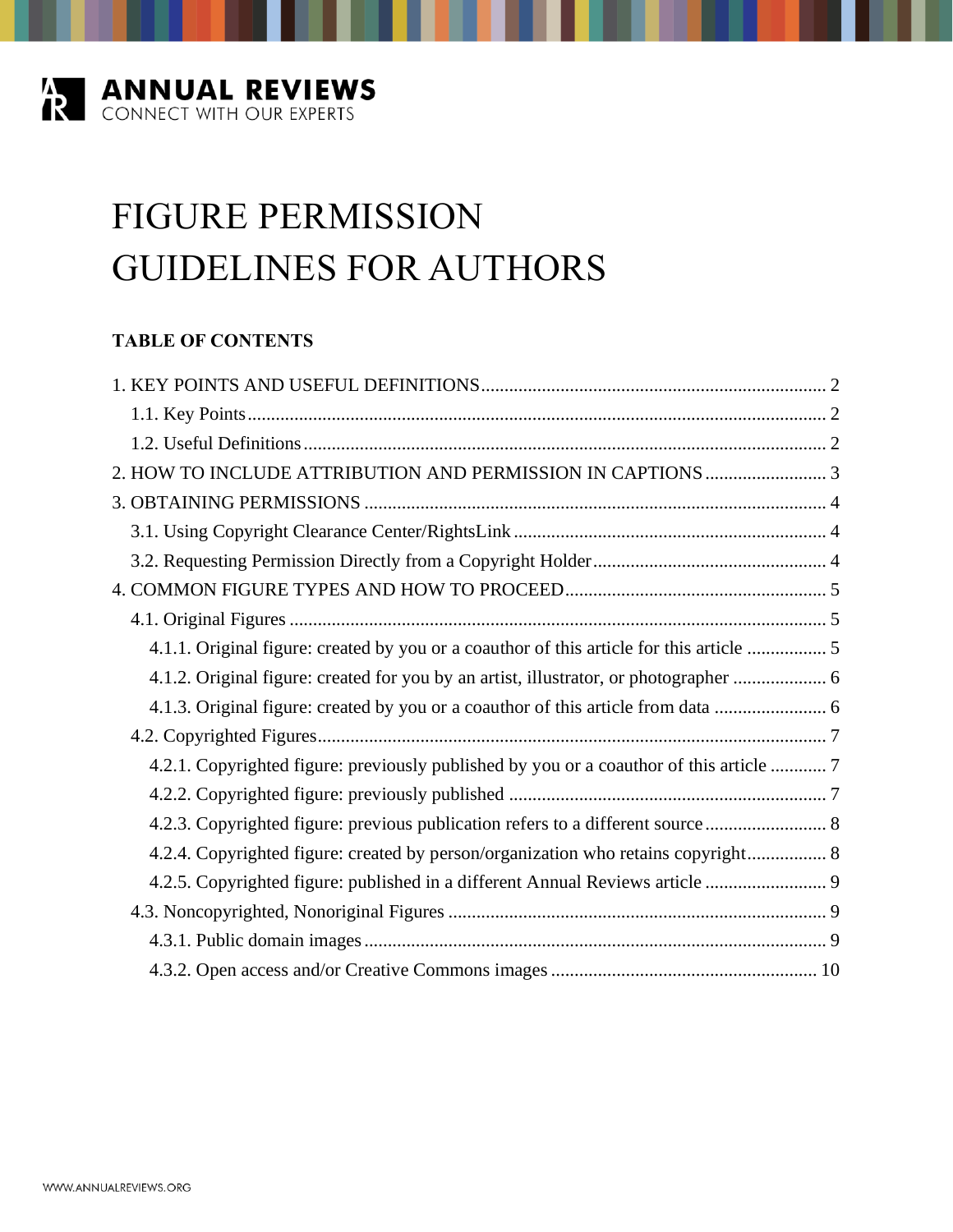### <span id="page-1-0"></span>**1. KEY POINTS AND USEFUL DEFINITIONS**

#### <span id="page-1-1"></span>**1.1. Key Points**

- Unless you or your coauthor created a completely original figure for your current Annual Reviews article, you must credit the source of the image, and you may need to obtain permission and pay usage fees.
- Redrawing or modifying a figure does not change who holds the copyright, nor does replotting data to create a figure that looks just like a previously published version. If the creators of a source figure could recognize your work as based on theirs, copyright still applies and you must obtain permission.
- Provide all relevant source, citation, and/or permission information in the caption.
- Because Annual Reviews modifies most figures to conform to house style, be sure to obtain permission to modify/adapt figures if possible.
- Images found online or elsewhere without attribution cannot be assumed to be copyrightfree and probably should not be used.
- Permission to reuse most figures published in scholarly journals and some books may be obtained through Copyright Clearance Center/RightsLink [\(https://www.copyright.com/get-permissions/\)](https://www.copyright.com/get-permissions/). Obtain permission while you are preparing your figures, prior to submitting your manuscript, to avoid delays or surprise fees later. Detailed instructions are provided in [Section 3.1.](#page-3-1)
- If you wish to reuse figures that you or a coauthor previously published elsewhere, you may not need to obtain permission depending on the terms of the contract with the original publisher. See [Section 4.2.1](#page-6-1) for details.
- In general, authors are responsible for paying any fees associated with permissions for figures they wish to reuse from other publications, as stated in the Annual Reviews [Author Handbook.](https://www.annualreviews.org/page/authors/general-information) However, Annual Reviews has a small budget to help authors with such fees if paying them would pose a hardship. Even so, authors may need to cover some fees and/or choose different images if they wish to reproduce several figures at high cost.
- To streamline your process, obtain high-resolution and/or editable vector files when you seek permission. If an image is not high resolution and/or editable vector, it may not be publishable by Annual Reviews. See our [Author Graphics Guide](http://www.annualreviews.org/pb-assets/Authors%20Assets/AR-Graphics-Guide.pdf) for more information.
- If you plan to use a figure or data that are embargoed (in press and prohibited from being used elsewhere until a certain date), please inform your Production Editor and Illustration Editor immediately.
- If you are reproducing all or part of a previously published table, the guidelines in this document apply. You will need to provide attribution and may need permission. Indicate the credit line as a footnote to the table.

#### <span id="page-1-2"></span>**1.2. Useful Definitions**

**Permission:** The source publication must be asked if the figure can be reused and say yes. After permission is granted, generally attribution is required as well.

**Attribution:** The source publication or image creator is given credit, generally in a credit line in the figure caption. There are specific cases in which attribution but not permission is needed; see the specific guidelines and caption wording examples in **Section 4**.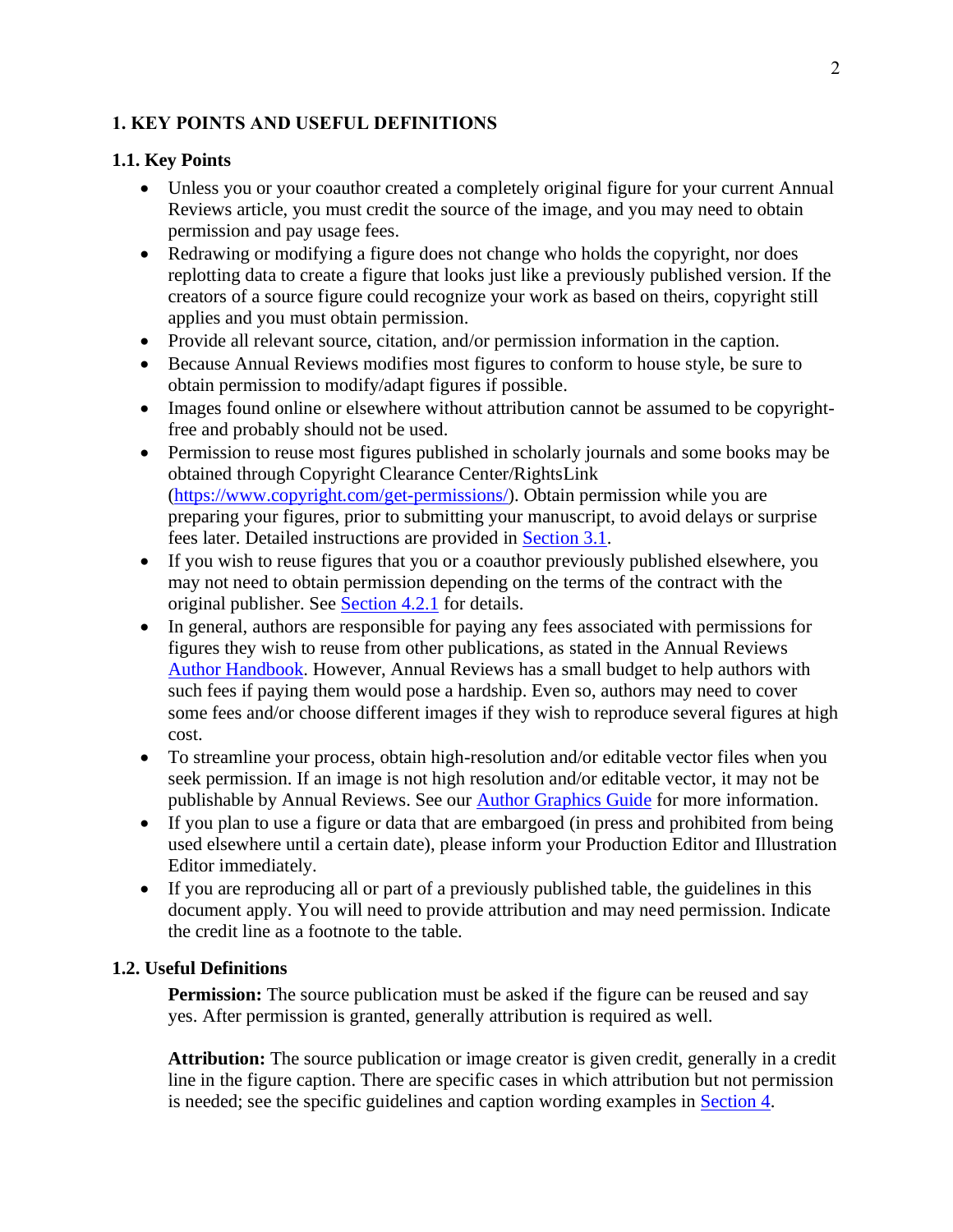**Credit line:** The statement in a figure caption that provides attribution to the source of a figure, panel, or image.

**Adapted**: Use this term when some modifications have been made, even if very slight, such as text, scale bars, or arrows. Most final images in Annual Reviews figures have been adapted.

**Reproduced:** Use this term when an image is published with no changes whatsoever (e.g., a photo that has no arrows or labels at all).

# <span id="page-2-0"></span>**2. HOW TO INCLUDE ATTRIBUTION AND PERMISSION IN CAPTIONS**

Provide all relevant source, citation, and/or permission information in the figure caption. Separate credit lines may be necessary for different panels within a figure or even for different images within a panel if they are from different sources or if some panels are original but others are not. In general, include credit lines at the very end of the caption, after any abbreviations list. However, it is OK to place credit lines following descriptions of each panel within a complex caption. If credit lines appear with panel descriptions, the panel letter does not need to be included, but the word "panel" should be.

Use the following general format for credit lines:

| Begin with a      | Indicate whether    | Insert "with           | Include the source of the | If required by the reuse license, |
|-------------------|---------------------|------------------------|---------------------------|-----------------------------------|
| noun to specify   | the image was       | permission" if         | image, depending on the   | include a notice of copyright     |
| whether the       | changed (most       | permission was         | style used by the journal | (with year and copyright          |
| credit line       | common) or          | needed and you have    | and whether it appears in | holder's name), Creative          |
| applies to the    | replicated exactly  | received it. Add a     | the Literature Cited.     | Commons license abbreviation,     |
| entire figure or  | (rare; usually only | comment to AR if your  | • from Author (year)      | or public domain.                 |
| a specific panel: | applies to photos): | request is pending or  | • from Reference ##       | • copyright [year] [by whom]      |
| • Figure          | • Adapted           | if you determined you  | • from https://           | $\cdot$ (CC BY-SA 4.0)            |
| $\cdot$ Panel $x$ | • Reproduced        | don't need permission. | www.website.com           | • (public domain)                 |

Figure adapted with permission from Brown & Chu (2010); copyright 2010 American Chemical Society. EXAMPLES

Figure reproduced with permission from Sully et al. (2020).

Panel b adapted from Reference 75 with permission from Elsevier.

Panel adapted from Caldwell et al. (103) (CC BY 4.0).

The license granting permission to reuse a figure may include a recommended credit line. However, Annual Reviews' short citations (reference number or author name and date, depending on the style of the particular Annual Reviews journal) can stand in for the complete reference information specified in most licenses.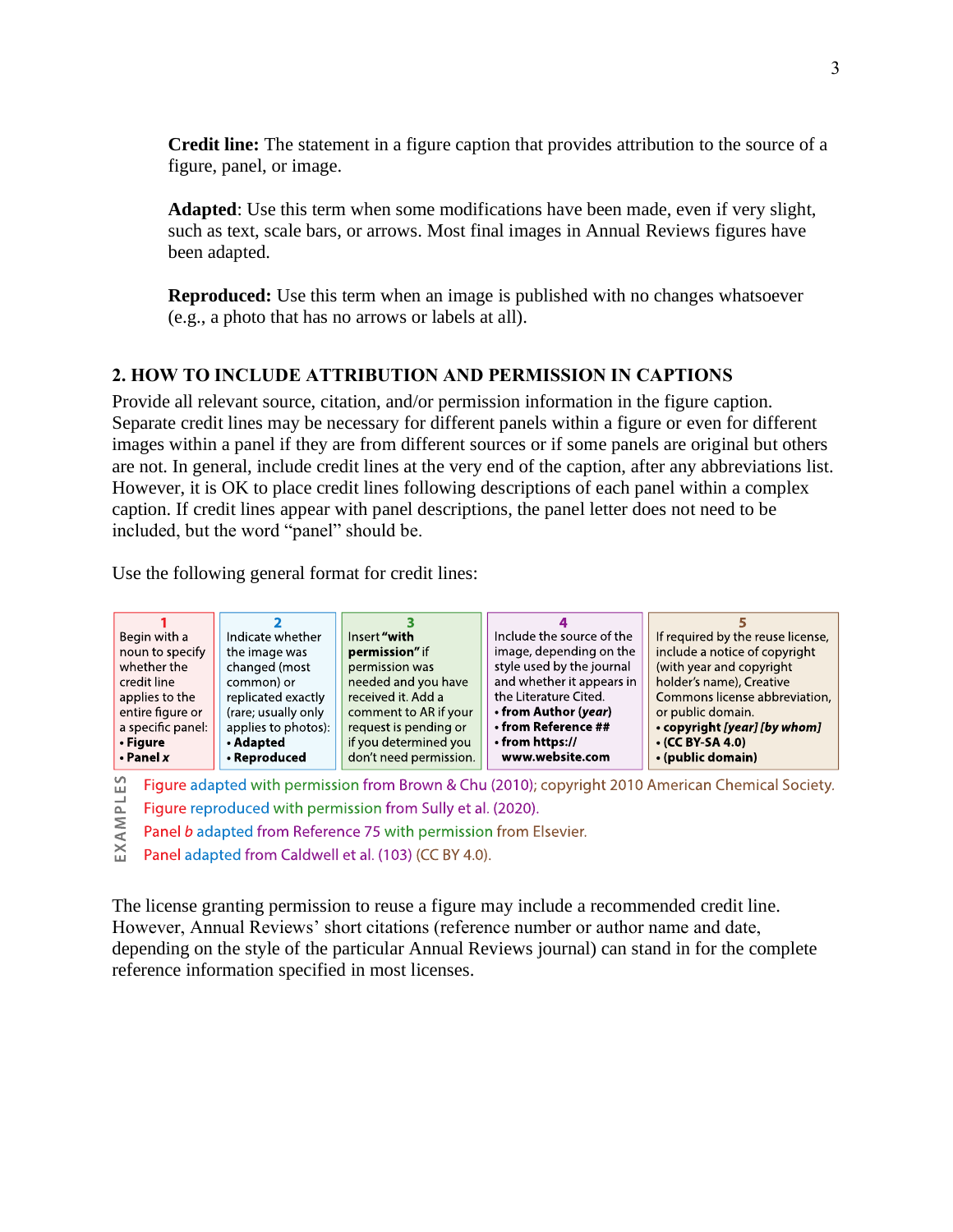# <span id="page-3-0"></span>**3. OBTAINING PERMISSIONS**

#### <span id="page-3-1"></span>**3.1. Using Copyright Clearance Center/RightsLink**

- Begin by checking the caption of the figure in the publication where you found it to see if previous source/citation/permission information is indicated. If so, you may need to obtain permission from the previous source publication instead or in addition (refer to [Section 4.2.3\)](#page-7-0).
- If you are viewing an HTML version of an article with a figure you would like to use, click "Get permissions," "Get rights and content," "Reprints and permissions," or similar (different publishers use different wording) to be taken directly to the RightsLink form for that article. Alternatively, visit<https://www.copyright.com/get-permissions/> and enter the source publication's data.
- Fill out the online form from your point of view, not the point of view of Annual Reviews. The bullets below cover the most common questions, but note that not all may be asked, and different publishers may use slightly different wording.
	- o Annual Reviews publishes journals. You would like to "reuse in a journal or magazine" or similar.
	- o You most likely are an "academic/university or research institute" or similar.
	- o Annual Reviews is a nonprofit publisher; our audience is academic and educational. However, Annual Reviews is not an STM signatory and will not appear in a list of STM publishers, if provided. Choose "Other" or "Not in List."
	- $\circ$  The format is most likely print + electronic. However, some Annual Reviews journals are published online only and need only electronic rights (ask your Production Editor or Illustration Editor if in doubt).
	- o You would like to use figures/tables/illustrations or similar.
	- o For circulation/distribution/lifetime unit quantity, choose 999, <999, 500-999, or similar, depending on the options presented.
	- o For rights requested, answer "Main product" or similar.
	- o For duration of use, answer "Life of the current edition" or similar; Annual Reviews publishes only a single edition of each volume of its journals. If the question asks for a number of years, choose "forever."
	- o Annual Reviews journals are published in English only; answer "no" to questions about translation.
	- o Answer "no" to questions about copies for the disabled.
	- o Answer "no" to questions about promotional use.
	- o Answer "yes" to questions about editing privileges; Annual Reviews' Illustration Editors make modifications to most figures to ensure clarity and a consistent style across an article and volume.
	- o Leave "Publisher imprint" field blank; Annual Reviews does not have imprints.
- Even if RightsLink says that there is no fee for a permission, you still need to go through the full process to obtain the reuse license.

#### <span id="page-3-2"></span>**3.2. Requesting Permission Directly from a Copyright Holder**

• If permission cannot be obtained through Copyright Clearance Center/RightsLink, contact the copyright holder to request permission. The following is a sample of a permission request letter/email: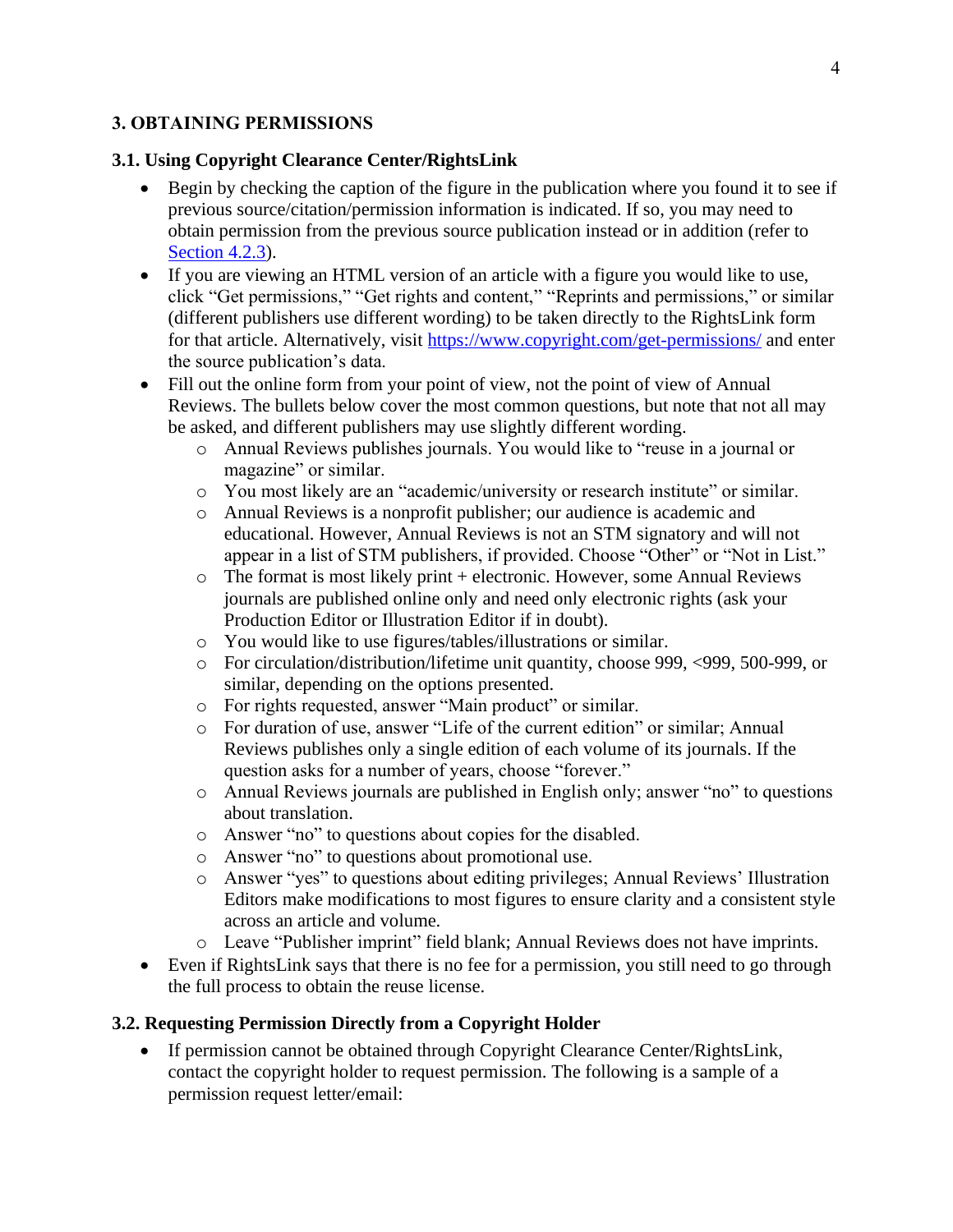I am writing a literature review article for the 20XX volume of the *Annual Review of XXX*  and would like to reproduce an image from [SOURCE]. Annual Reviews is a nonprofit publisher dedicated to synthesizing and integrating knowledge for the progress of science and the benefit of society. Here are the article details:

Title: Authors: Expected publication date: Print/Electronic: Distribution: Worldwide Brief note about the intended usage: [one panel, adapted with minor edits for font/color, etc.]

Please let us know if you need any additional information in order to grant this request.

# <span id="page-4-0"></span>**4. COMMON FIGURE TYPES AND HOW TO PROCEED**

Use this quick guide to find the type of figure you have and the section in which it is discussed.



# <span id="page-4-1"></span>**4.1. Original Figures**

#### <span id="page-4-2"></span>**4.1.1. Original figure: created by you or a coauthor of this article for this article**

The figure was entirely created by you or a coauthor for this article, has never been published, and was not based in whole or in part on a previously published figure (even one you or a coauthor created).

- No attribution needed in caption. No permission needed.
- For our records, include a note telling us that this is an original figure you or a coauthor created for this article.
	- o Example: [\*\*Note to Annual Reviews: We created this figure for this article; it is not based on any previously published image.\*\*]
- Copyright will belong to Annual Reviews, but substantial rights for future use are automatically granted back to you as the author (no permission needed). See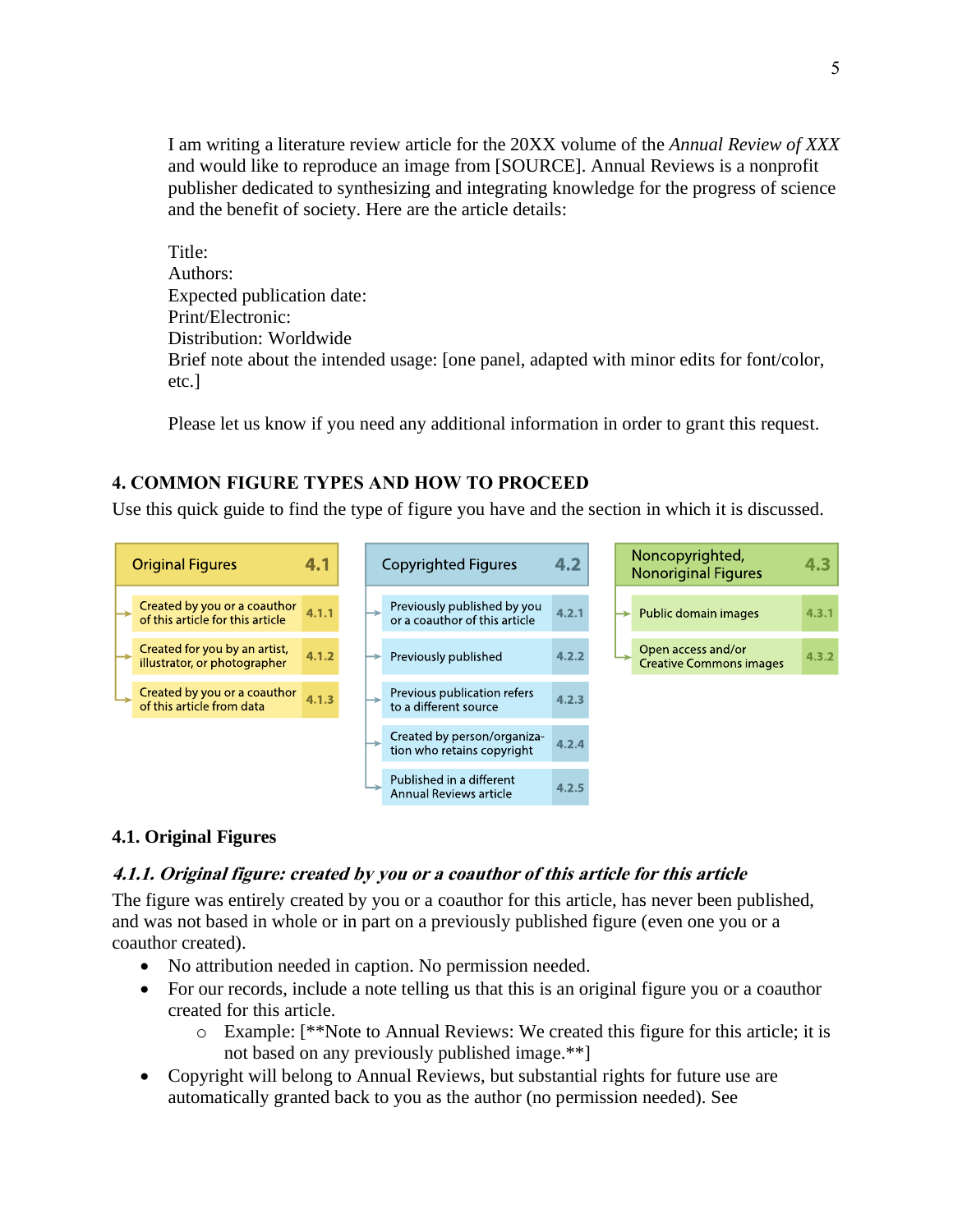[https://www.annualreviews.org/page/authors/author-instructions/submitting/copyright](https://www.annualreviews.org/page/authors/author-instructions/submitting/copyright-guidelines)[guidelines.](https://www.annualreviews.org/page/authors/author-instructions/submitting/copyright-guidelines)

# <span id="page-5-0"></span>**4.1.2. Original figure: created for you by an artist, illustrator, or photographer**

The figure was entirely created for this article by someone who is not an author on the article, has never been published, and was not based in whole or in part on a previously published figure (even one you or a coauthor created).

- Image attribution is needed in caption. Copyright may need to be indicated.
	- o Refer to your contract/agreement with the creator of the image and include the attribution specified. If this was a work for hire, or if there are specific terms of copyright, please let us know.
	- o Thanking the creator of any figures/images in the acknowledgments may be done if desired, but attribution must still appear in each relevant caption.
- If no copyright is indicated in the caption, copyright of the version we publish will belong to Annual Reviews, but substantial rights for future use are automatically granted back to you as the author (no permission needed). See

[https://www.annualreviews.org/page/authors/author-instructions/submitting/copyright](https://www.annualreviews.org/page/authors/author-instructions/submitting/copyright-guidelines)[guidelines.](https://www.annualreviews.org/page/authors/author-instructions/submitting/copyright-guidelines)

- Examples of wording for credit line in caption:
	- o Electron micrographs in panel *c* provided by M. Peterman.
		- Note that "provided by" is preferred to "courtesy of."
	- o Illustration created by John Smith.
	- o Photo in panel *a* copyright 2017 by Mary Jones.
		- The word photograph may also be used.

# <span id="page-5-1"></span>**4.1.3. Original figure: created by you or a coauthor of this article from data**

The figure was entirely created for this article by you or a coauthor using data published or made available by someone else, or data collected by you or a coauthor on your Annual Reviews article. This includes experimental images that are used to inform the creation of a novel diagram. The figure should not closely resemble previously published representations of the same data. Data cannot be copyrighted; however, a specific visual presentation of data (e.g., a graph or figure) can be copyrighted. Compare with Section 4.2.2; contact your Production Editor if you are unsure which case your figure falls into.

- No permission needed.
- Data attribution is needed in caption.
- For unpublished data, you must obtain the permission of the data's creator. If you or a coauthor is the creator of the unpublished data, please add a mention of that. Note that some Annual Reviews journals do not allow the inclusion of unpublished work. (Check your journal's guidelines or ask your Production Editor.)
- Copyright will belong to Annual Reviews, but substantial rights for future use are automatically granted back to you as the author (no permission needed). See [https://www.annualreviews.org/page/authors/author-instructions/submitting/copyright](https://www.annualreviews.org/page/authors/author-instructions/submitting/copyright-guidelines)[guidelines.](https://www.annualreviews.org/page/authors/author-instructions/submitting/copyright-guidelines)
- Examples of wording for credit line in caption:
	- o Data from References 100, 103–105, 109, and 111.
	- o Data from http://www.abc.com.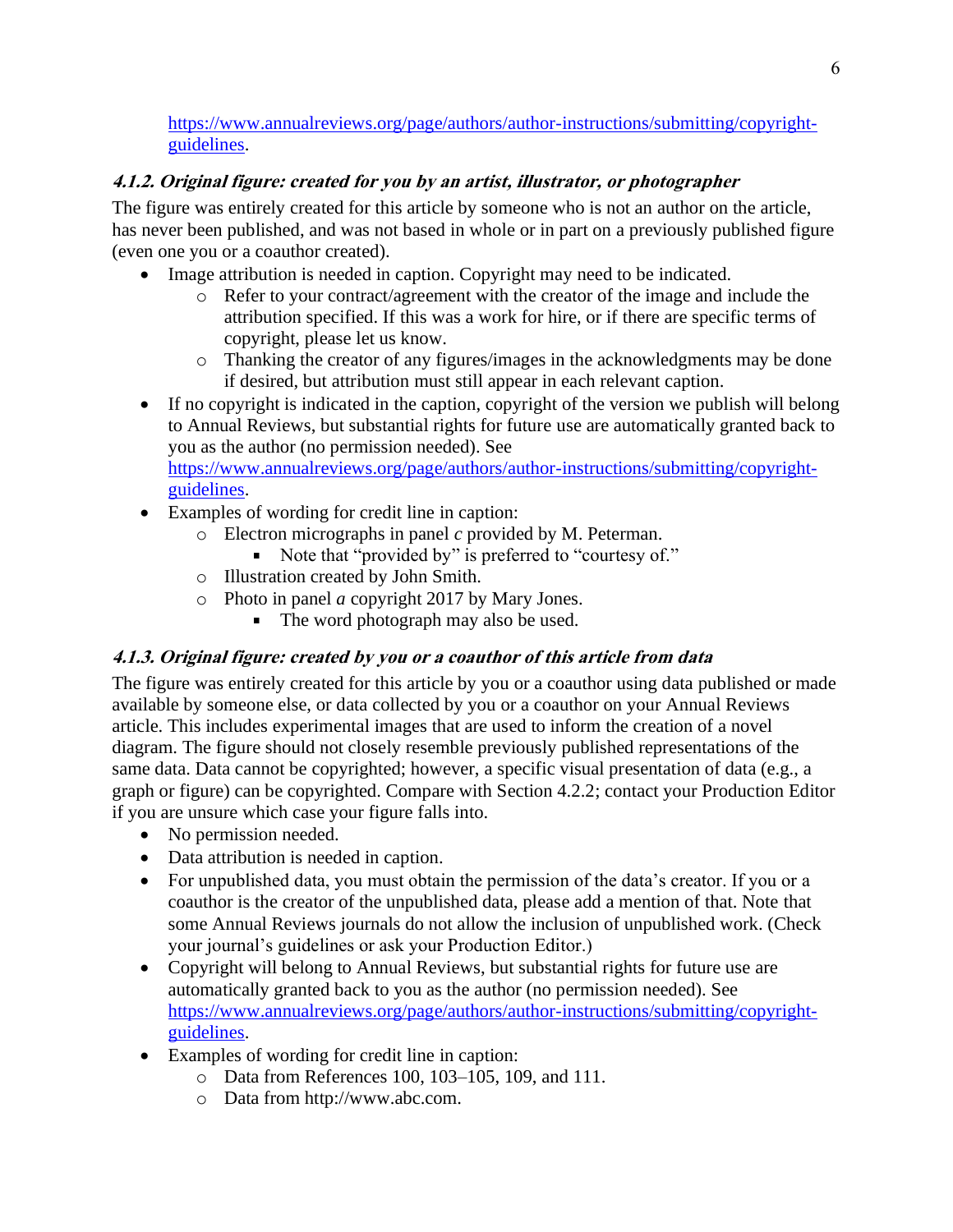- o Unpublished data provided by John Smith.
- o Diagrams in panels *a*–*c* based on experimental images from Hassan & Porter (2018).

# <span id="page-6-0"></span>**4.2. Copyrighted Figures**

# <span id="page-6-1"></span>**4.2.1. Copyrighted figure: previously published by you or a coauthor of this article**

You or a coauthor on your Annual Reviews article created the figure for a different journal article, book, website, etc.

- Check the policy of the source publisher (or your contract with them) regarding authors adapting or reproducing their own figures. In some cases, publishers grant authors reuse rights as part of the contract such that permission is not needed. In other cases, you will need to obtain permission to reuse a figure you created. Often this permission has no fee, but sometimes fees do apply.
	- $\circ$  If the source publisher is Annual Reviews, substantial reuse rights for future use are automatically granted back to authors. No permission is needed, but attribution is.
- Whenever possible, use images only from published articles and other works or from articles that are at least in press and have been posted online by the publisher as early view, epub ahead of print, or similar (terminology varies by publisher). Do not use images from preprints or manuscripts in preparation, in review at a journal, or accepted by a journal but not yet published online, especially if such manuscripts must publish prior to your Annual Reviews article. If use of a figure from an article that is not yet in press is essential, contact your Production Editor for more information about potential copyright implications.
- Attribution is needed in the caption; permission may be needed.
- Examples of wording for credit line in caption:
	- o Figure adapted from Reference 101. [\*\*Note to Annual Reviews: I am an author of this article; the publisher grants authors the right to reuse their own figures without permission.\*\*]
	- o Panel *b* adapted with permission from Potter & Stravinsky (2013); copyright 2013.

# <span id="page-6-2"></span>**4.2.2. Copyrighted figure: previously published**

The figure has appeared in a journal, book, website, etc., and the source author or publisher retains copyright. Do not assume that an image you find online without attribution or a copyright symbol is public domain. All images/creative works are copyrighted by their authors, even if the author is not indicated, unless the author has specifically given up copyright or copyright has expired. Furthermore, redrawing or modifying a figure does not change who holds the copyright, nor does replotting data to create a figure that looks just like a previously published version. If the creator of an image could recognize your work as based on theirs, copyright still applies and you must obtain permission.

- Always check the caption of any published image you want to reuse to see if a previous source, license, or copyright is indicated. If so, refer to [Section 4.2.3.](#page-7-0)
- You must obtain permission from the copyright holder (usually the publisher) and pay any associated fee.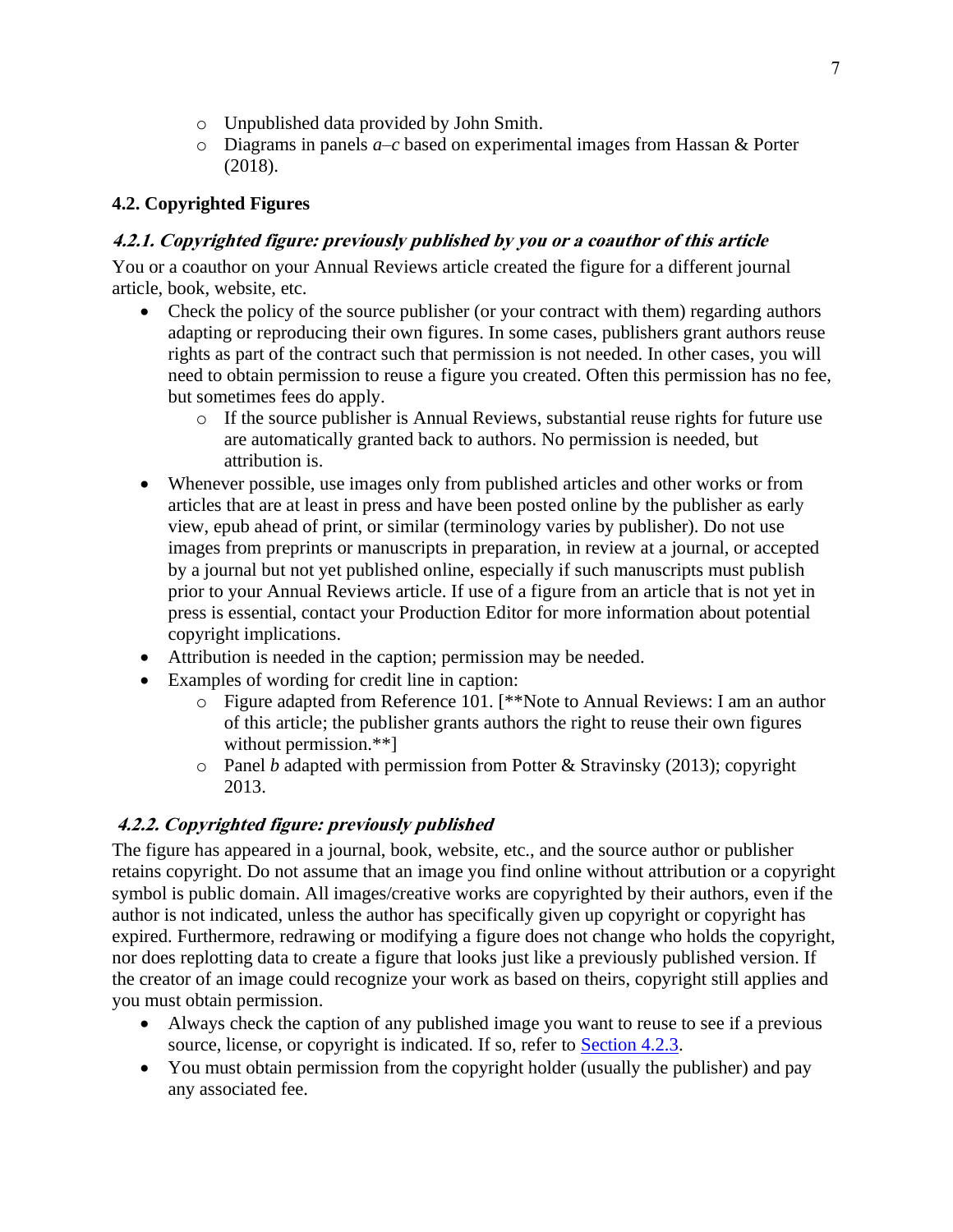- o Note that *PNAS* (*Proceedings of the National Academy of Sciences*) does not require permission for reuse of figures in review articles, but the wording of the credit line depends on the year of publication. Check the specific article from which you wish to reuse figures for the license terms and appropriate credit line.
- Annual Reviews modifies most figures to conform to our house style, so be sure to ask for permission to modify/adapt the figure.
	- o It is very difficult or impossible to obtain permission to modify figures created by some organizations, such as the IPCC (Intergovernmental Panel on Climate Change). If a figure cannot be modified, note this along with your initial submission so our Illustration Editors are aware that they should not edit the figure.
- Attribution and permission information are needed in caption; follow the requirements of the copyright holder. Annual Reviews' short citations (reference number or author name and date, depending on the style of the particular Annual Reviews journal) often can stand in for the complete citation specified in most licenses.
- Examples of wording for credit line in caption:
	- o Figure adapted with permission from Reference 100.
	- o Panel *a* adapted with permission from Brown & Chu (2010); copyright 2010 American Chemical Society.

# <span id="page-7-0"></span>**4.2.3. Copyrighted figure: previous publication refers to a different source**

The figure has appeared in a journal, book, website, etc., and that author or publisher *does not* hold the original copyright. Always check the caption of any image you want to reuse to see if it refers to a previous source, license, or copyright. Redrawing or modifying a figure does not change who holds the copyright, nor does replotting data to create a figure that looks just like a previously published version. If the creator of an image could recognize your work as based on theirs, copyright still applies and you must obtain permission.

- If the identical image was published somewhere else first, seek permission and include attribution of the source publication only.
- If the image was published somewhere else first, but you want to use the adapted version in the most recent publication, you should seek permission from and include attribution for *both* sources.
- If the image was published elsewhere first under a Creative Commons (CC) license, check the terms of the license to determine the appropriate attribution and if permission is needed from the adapting publication (see [Section 4.3.2\)](#page-9-0).
- For these complex situations, contact your Production Editor or Illustration Editor for guidance on the wording of the credit line in the caption.

# <span id="page-7-1"></span>**4.2.4. Copyrighted figure: created by person/organization who retains copyright**

The image was created by an artist, photographer, organization, or company who holds copyright. Examples could include an illustrator who displays images on their website, a stock photo website, or an online library of scientific clip art. Redrawing or modifying a figure does not change who holds the copyright, nor does replotting data to create a figure that looks just like a previously published version. If the creator of an image could recognize your work as based on theirs, copyright still applies and you must obtain permission.

• You must obtain their permission and pay any associated fee.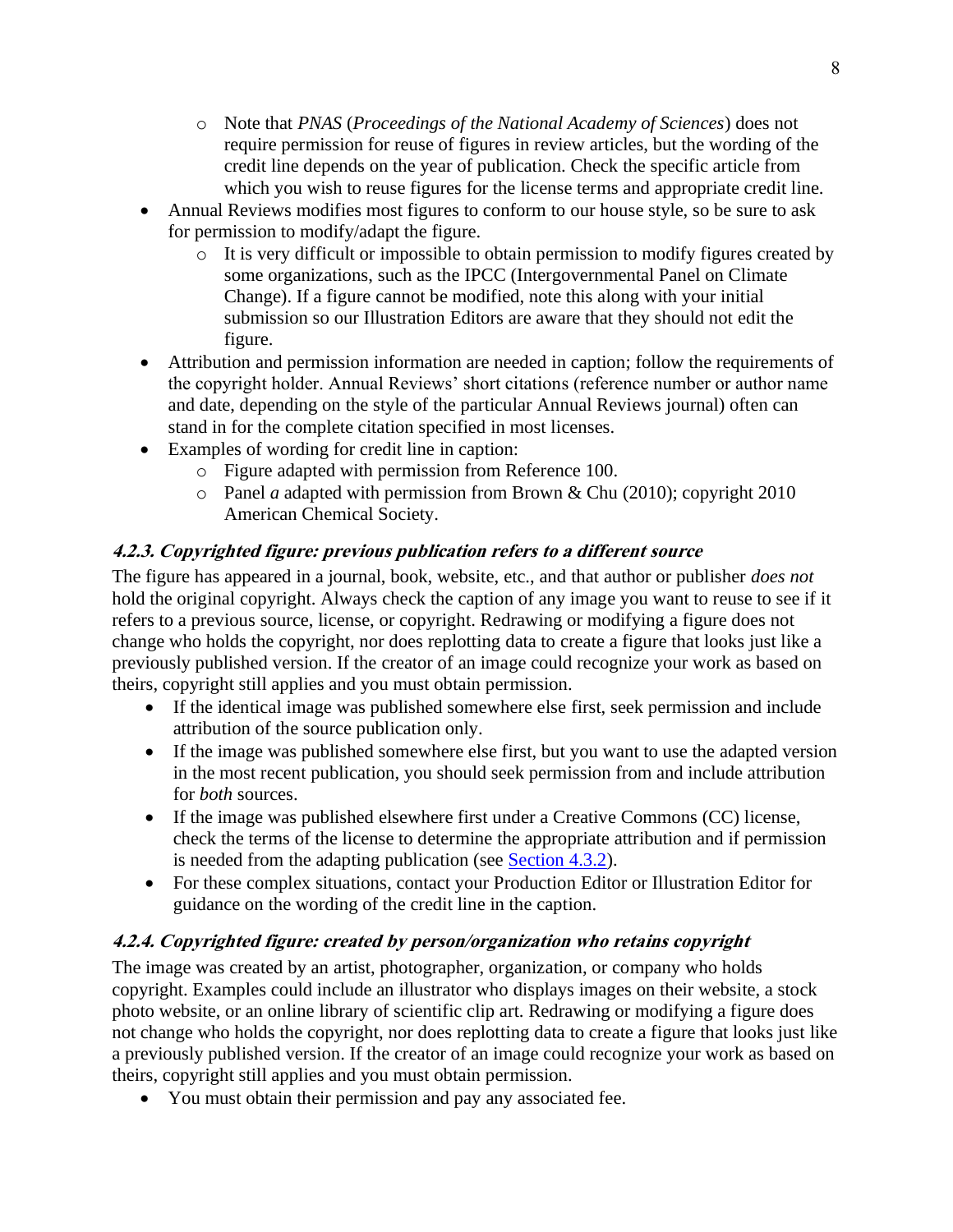- Annual Reviews modifies most figures to conform to our house style, so be sure to ask for permission to modify/adapt the figure.
- Image attribution, and possibly a copyright notice, is needed in the caption; follow the requirements of the copyright holder.
- Examples of wording for credit line in caption:
	- o Photo in panel *b* reproduced with permission; copyright Jane Doe, ABC Inc.
	- o Illustration adapted with permission; copyright 2017 John Smith, http://www.abc.com.
	- o Photo reproduced with permission from Michael Jones.
	- o Figure adapted from images created with BioRender.com.
	- o Figure adapted from Coronavirus Replication Cycle by BioRender.com (2020), retrieved from https://app.biorender.com/biorender-templates.
	- o Plant illustrations copyright Ilya Kalinin (http://stock.adobe.com).

# <span id="page-8-0"></span>**4.2.5. Copyrighted figure: published in a different Annual Reviews article**

The figure appeared in a previously published Annual Reviews journal article by an author who is not an author on the current article. If the author is a coauthor on the current article, refer to Section 4.2.1.

- Citation and permission information are needed in caption.
- Check the Annual Reviews published caption to see if a previous source, license, or copyright is indicated.
	- o If no other source is listed, Annual Reviews can easily grant permission directly; there is no need to go through RightsLink. Please include a note in your manuscript that the source of the figure is another Annual Reviews article, or contact your Production Editor or Illustration Editor directly for assistance.
		- Example: [\*\*Note to Annual Reviews: Figure # is from another Annual Reviews article. Could you assist with securing permission?\*\*]
	- o If another source is listed in the caption, then permission may be needed from the source publication. Refer to Section 4.2.3.
- Examples of wording for credit line in caption:
	- o Figure reproduced with permission from Reference 107; copyright 2019 Annual Reviews.
	- o Panel *a* adapted with permission from Else et al. (2020); copyright Annual Reviews.

# <span id="page-8-1"></span>**4.3. Noncopyrighted, Nonoriginal Figures**

# <span id="page-8-2"></span>**4.3.1. Public domain images**

Do not assume that an image you find online without attribution or a copyright symbol is public domain. All images/creative works are copyrighted by their authors, even if the author is not indicated, unless the author has specifically given up copyright or copyright has expired. Images created by US federal government agencies are always public domain. Copyright may expire after many years for images, texts, and other works, putting them in the public domain. When this happens depends on the country of creation/publication; consult the copyright laws of the relevant country.

• No permission is needed.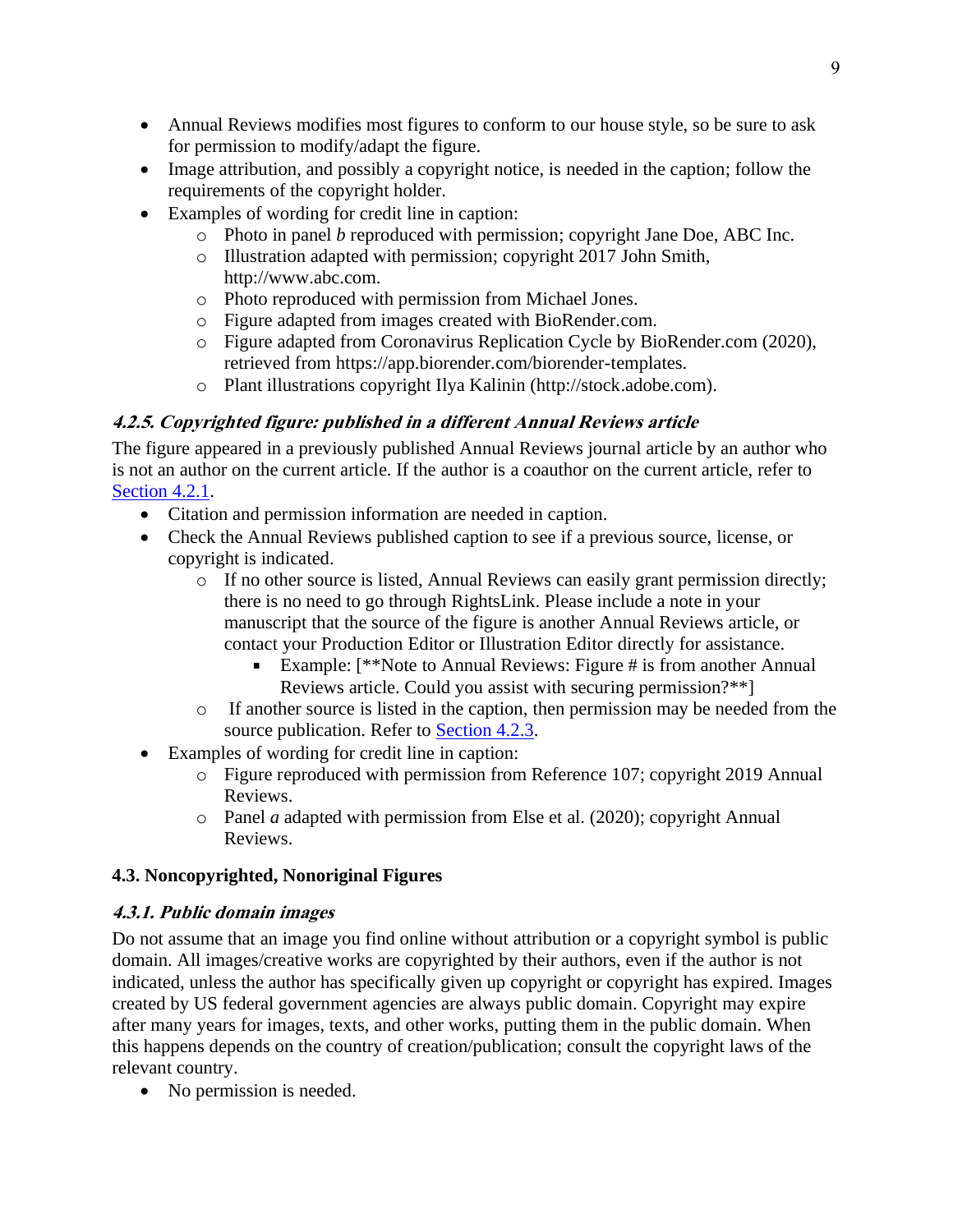- Image attribution/citation is needed in caption.
- For images obtained from a nonjournal website, provide the URL.
- Examples of wording for credit line in caption:
	- o Photo in panel *a* by John Smith, USDA (public domain).
	- o Photo from http://www.wikipedia.org/image001.jpg (public domain).
	- o Figure adapted from a public domain diagram by NASA.

# <span id="page-9-0"></span>**4.3.2. Open access and/or Creative Commons images**

Images previously published in open access journals or books most likely are covered by Creative Commons (CC) licenses, although some small publishers have created custom open access licenses. This may include figures you or a coauthor created but previously published elsewhere. Some other online image sources, such as Wikimedia, also use CC licenses. Note that the term "open access" means a publication is free to read; it does not mean anything in regard to reuse. When using an image from an open access source, always check the exact terms of the license to determine terms of reuse.

- Permission usually is not needed, but confirm this in the open access license.
- Image attribution is needed in caption. This attribution may be to an online handle rather than a name, especially for sources such as Wikimedia.
- Some open access journals charge fees for high-resolution figures. Contact your Illustration Editor if you have questions about adequate resolution.
- For images obtained from a nonjournal website, provide the URL.
- For CC images, specify the type of license using its abbreviation (note spaces and hyphenation for credit lines) and include the URL of the license if possible.
	- o CC BY (Creative Commons Attribution)
	- o CC BY-SA (Creative Commons Attribution Share-Alike)
	- o CC BY-NC (Creative Commons Attribution Non-Commercial)
	- o CC BY-ND (Creative Commons Attribution No Derivatives)
	- o CC BY-NC-SA (Creative Commons Attribution Non-Commercial Share-Alike)
	- o CC BY-NC-ND (Creative Commons Attribution Non-Commercial No Derivatives)
	- o A CC license may also include a number or other information, e.g., 3.0 Unported.
	- o More information on what each CC license means is available at https://creativecommons.org/licenses/.
- Under CC licenses that include ND, the image *cannot* be modified. It is important to include this license along with your initial submission so our Illustration Editors are aware that they should not edit the figure. However, if you or one of your coauthors are an author on the original publication and retain copyright, you can give Annual Reviews permission to modify the figure.
- Under CC licenses that include SA, copyright *cannot* belong to Annual Reviews; therefore, credit lines in the captions for these images must clearly indicate the license terms.
- Although Annual Reviews is a nonprofit publisher, it is generally not considered noncommercial for the purposes of CC licenses because it sells scholarly journals. However, images with CC licenses including NC typically can still be included in Annual Reviews articles after obtaining permission and paying any applicable fees.
- Examples of wording for credit line in caption: